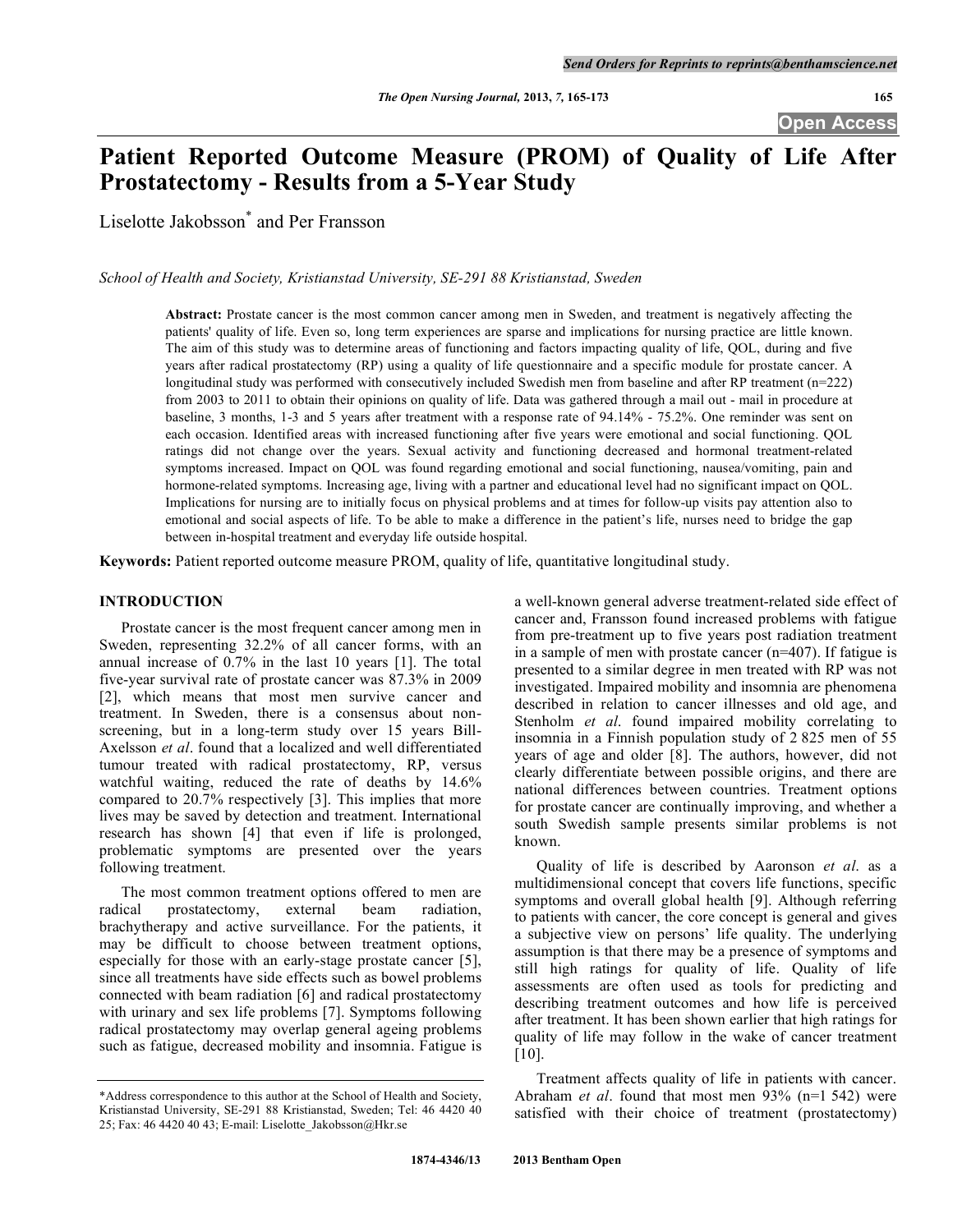indicating a non-significant trend toward time dependence, i.e. that symptoms of illness decreased over time [11]. Shortterm satisfaction was connected to *e.g.* post-surgery symptoms such as indwelling urinary catheter treatment and long-term satisfaction, *e.g.* long time after surgery, was more often connected to urinary and sexual function [12]. Since the treatment choice affects life and quality of life for the rest of the men's lives, it is a challenging task for the health professions to monitor and handle cancer and treatment sequels according to evidence based medicine.

# **AIM**

The aim of our study was in threefold, including 1) identifying change in domains of functioning in patients from baseline to five years after treatment, and 2) identifying important factors influencing their QOL ratings over five years measured with the EORTC QLQ C-30 and PR-25, and 3) investigating the impact of increasing age, unemployment *vs* employment and marital status (having a partner) on their quality of life across time.

Specific research questions answering the objectives:

- 1. <sup>1</sup> What aspects on quality of life<sup>2</sup> as assessed by the EORTC QLQ C-30 show significant change from baseline to five years, and what aspects from the PR-25?
- 2. What aspects of functioning and symptoms from the EORTC QLQ C-30 and the PR-25 influence quality of life<sup>3</sup> ratings over the years?
- 3. Is there an effect on quality of life<sup>3</sup> at five years from increasing age, unemployment *vs* employment and whether or not living with a partner?

# **MATERIAL AND METHODOLOGY**

# **Study Design**

A prospective, longitudinal survey design was used, and data was collected at six points: pre-treatment (baseline), 3 months after RP, 1-3 and 5 years after RP.

#### **Participants**

Inclusion criteria included Swedish-speaking men diagnosed with localized prostate cancer (LPC), regardless of age, with no signs of impaired brain function and eligible for radical prostatectomy between the years 2000 and 2007, and referred to a department of Urology in southern Sweden. The men were consecutively asked to participate in the longitudinal study. A total of 222 men accepted. By the end of the data collection period, December 2011, a total of 167 men remained in the study. The clinical treatment procedure consisted of radical retropubic prostatectomy in all cases with a nerve-sparing technique where appropriate and possible.

# **Data Collection**

During the recruitment period, consecutive eligible patients were verbally invited to participate in the study by a specialist urological nurse. A consent form and the first

<sup>2</sup>The concept of quality of life.

questionnaire (baseline) were handed out to all the participating patients. The patients were asked to complete the baseline questionnaire at home and a pre-paid return envelope accompanied the questionnaire. On the following data collection occasions, the questionnaires and pre-paid return envelopes were sent by mail-out-mail-in procedure and this was repeated at 3 months, 1, 2, 3 and 5 years.

#### **Questionnaires**

To determine factors under study, the Health-Related Quality of Life questionnaires, QLQ C-30 and the Prostate cancer specific, QLQ PR-25 were used for assessment. The questionnaires were developed for measurement of quality of life in cancer patients [9], and for specific prostate cancer symptoms [13], respectively, where at least a 10 point difference in scoring is clinically interesting [14]. The 30 variables of the QLQ C-30 explore physical, emotional, cognitive, role and, social functioning and quality of life, all arranged in a Likert scale format. Also included are multiitem variables of fatigue, nausea/vomiting and pain, together with single items assessing dyspnoea, appetite loss, constipation, financial impact and diarrhoea. All variables are transformed into scales and further into separate indexes and, all indexes are summarized into a concept of quality of life. Chronbahs' alpha has been described between 0.52 to 0.89 for the instrument [9]. The prostate-specific module, PR-25, is developed for prostate cancer and is to be used in connection with the QLQ C-30. The instrument consists of 25 variables in Likert scale format. The variables assess sexual activity and functioning, urinary, bowel and hormonal treatment-related problems and the frequency of using incontinence aids. All variables are transformed into scales and further into separate indexes and, all indexes are summarized into a health status presenting life with prostate cancer. Chronbachs' alpha has been described between 0.30 to 0.86 for the instrument [13]. Raw scores for the QLQ C-30 and the PR-25 were transformed into a 100-point scale [15], where functional scales with high ratings represent high functioning, except for scales of fatigue, pain and, nausea/vomiting where low scores represent a low grade of problems, *i.e*. a high grade of functioning. For single item scores, lower scores represent better functioning, *i.e.* few symptoms and problems.

## **Statistical Analysis**

To answer study-specific questions (1, 2, 3) the following statistical procedures were performed:

- 1. Differences in categorical data, both in the nominal and ordinal scale levels, were tested with the Chisquare test. Differences in mean ratings of all variables across the data collection period (five years) were tested with one-way analysis of variance. When significant ANOVA was found, the Bonferroni post hoc conservative analysis was applied due to rather small subgroups to avoid mass significance [16, 17]. Pearson's correlation was applied to determine associations between demographic data, numerical variables and, between the questionnaire variables under study.
- 2. The outcome on QOL ratings from the questionnaires was determined using a multiple regression analysis

 $\frac{1}{1}$ <sup>1</sup>Figures refer to the result section.

<sup>&</sup>lt;sup>3</sup>The index of quality of life.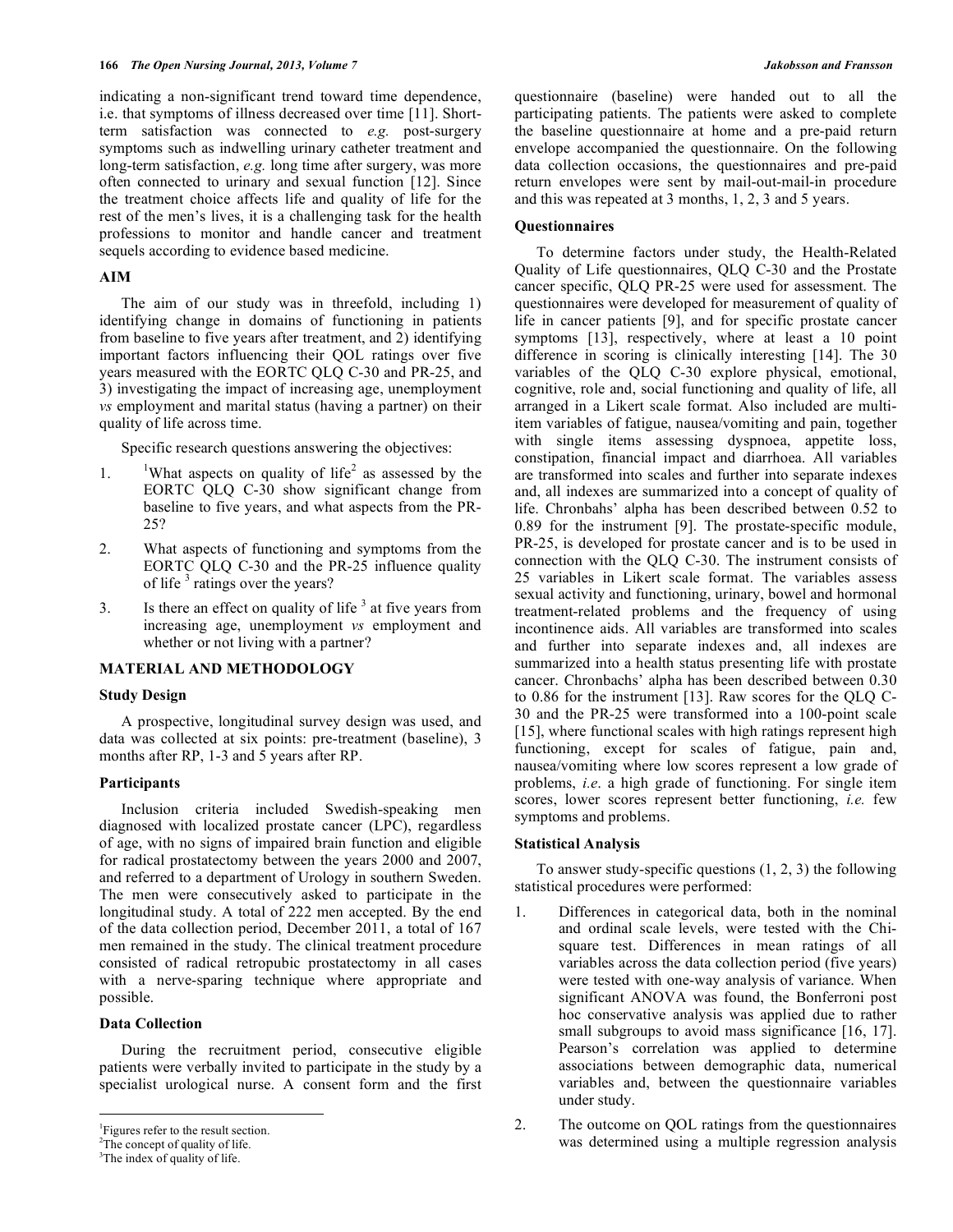model. The analysis model explains how much of the variation in QOL ratings can be explained by the variables, and the contribution of each questionnaire variable. The test uses a quantitative dependent variable (QOL) and predicts the influence from one or more independent variables. In this study, all variables were included in the model (enter method) except two from PR-25, due to the requirement of not using highly correlated variables  $(>0.7-0.9)$  in the analysis [18]. Thus, the created model estimated the degree to which QOL variation was explained by the subscales in the model. Before creating a model, a correlation analysis was done and relationships among the variables established. Correlations did not exceed 0.7-0.9 in a bivariate correlation, thus indicating no multicollinearity. The multicollinearity was further checked for by collinearity diagnostics where a tolerance value  $>0.1$  and a VIF (Variance inflation Factor) value <10 indicated no multicollinearity, i.e. a linear correlation that makes it possible to distinguish between variable influences [19].

3. Whether there was an influence on quality of life in general, from increasing age, unemployment *vs* employment and whether or not living with a partner at five years was tested by a logistic regression analysis. Early or late symptoms was used as the dependent dichotomised variable (baseline=0, 5 years=1). The model was tested by the Hosmer-Lemeshow goodness-of-fit test. Cox and Snell R Square and Nagelkerke R Square values indicated the amount of variation in the dependent variables that was explained by the model [18]. All questionnaire variables were included in our study model, together with age (continuous variable), living with a partner  $(no==0, yes=1)$ , still working or not  $(no=0, yes=1)$ .

The study was approved by the Ethical Committee, The medical Faculty at Lund University (U451-01).

# **RESULTS**

At baseline, 222 men accepted to participate in the study. Of the 222 men, 167 (75.2%) men were still included in the study after five years (Table **1**).

## **Patient Characteristics**

The study participants were aged 36 to 75 years, most men were married 181/222 (82.0%) and 93/222 (42.0%) had an educational level of post-compulsory school. Some men were retired, 86/222 (39.0%) while 56/222, (25.2%), were still in active employment.

# *Changes in Quality of Life from Baseline to Five Years*

# Health-Related Quality of Life, EORTC QLQ C-30

Results for the QLQ C-30 scale (Table **2**) show physical, role and cognitive functioning scales rated as highly functioning at baseline and at 3 months (mean 96.3-90.4) and at five years with no fluctuation over the years (p=0.11- 0.98). Emotional functioning showed a low degree of functioning at baseline, (mean 78.9) and a significant increase over the years to 90.9 in year five  $(p=0.00)$ . Social

**Table 1. Characteristics of Participants at Baseline (n =222)**

| <b>Variables</b>                                                                          |              |
|-------------------------------------------------------------------------------------------|--------------|
| Age                                                                                       |              |
| Year, m, (sd)                                                                             | 62.7(6.09)   |
| Range                                                                                     | $36 - 75$    |
| Living with partner <sup>1)</sup>                                                         |              |
| Yes                                                                                       | 181          |
| No                                                                                        | 19           |
| Educational level                                                                         |              |
| <compulsory school<="" td=""><td></td></compulsory>                                       |              |
| Compulsory school                                                                         | 93           |
| Post-Compulsory below University level                                                    | 48           |
| University level                                                                          | 25           |
| Others                                                                                    | 34           |
| Employment status                                                                         |              |
| Working                                                                                   | 56           |
| Retired                                                                                   | 86           |
| On sick leave                                                                             | 2            |
| Disability pension                                                                        | 6            |
| Others                                                                                    | 7            |
| Tumour stage                                                                              |              |
| T1B                                                                                       | 2(1%)        |
| T1 C                                                                                      | 44 (65%)     |
| T <sub>2</sub>                                                                            | 73 (33%)     |
| T <sub>3</sub>                                                                            | $3(1\%)$     |
| Gleason score                                                                             |              |
| 3                                                                                         | 5(2%)        |
| 4                                                                                         | 24 (11%)     |
| 5                                                                                         | 40 (18%)     |
| 6                                                                                         | 80 (36%)     |
| $\boldsymbol{7}$                                                                          | 60 (27%)     |
| 8                                                                                         | 9(4%)        |
| 9                                                                                         | 2(1%)        |
| PSA                                                                                       |              |
| Mean                                                                                      | 7.7          |
| Range                                                                                     | $0.4 - 34.0$ |
| Participants (n)                                                                          |              |
| <b>Baseline</b>                                                                           | 222          |
| 3 months                                                                                  | 209          |
| 1 year                                                                                    | 197          |
| 2 years                                                                                   | 194          |
| 3 years                                                                                   | 187          |
| 5 years<br>1) Where figures do not total 222 people or 100%, there are internal dropouts. | 167 (75.2%)  |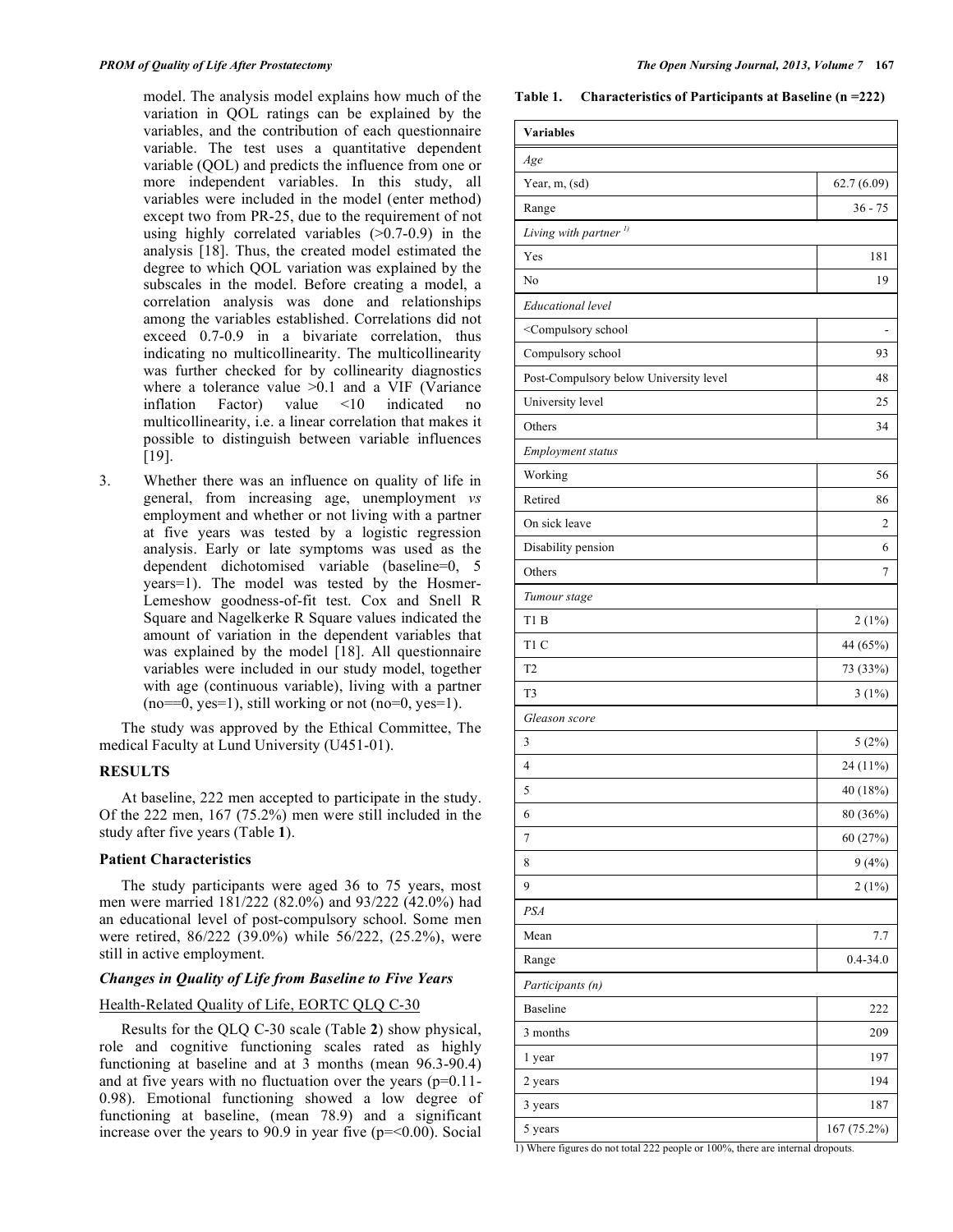# **168** *The Open Nursing Journal, 2013, Volume 7 Jakobsson and Fransson*

**Table 2. Questionnaire Ratings at Baseline, 3 Months, 1-3 Years and 5 Years**

| QLQ C-30 Scale      | n <sup>a</sup> | Mean | <b>SEM</b> | p-Value<br>$(\hat{A}NOVA)$ |
|---------------------|----------------|------|------------|----------------------------|
| 3                   | 185            | 81.2 | 1.30       |                            |
| 5 years             | 165            | 80.4 | 1.47       | 0.273                      |
| Fatigue             |                |      |            |                            |
| <b>Baseline</b>     | 199            | 10.3 | 1.17       |                            |
| 3 months            | 205            | 12.2 | 1.09       |                            |
| 1 year              | 194            | 11.0 | 1.07       |                            |
| $\overline{2}$      | 192            | 12.1 | 1.15       |                            |
| 3                   | 186            | 12.8 | 1.16       |                            |
| 5 years             | 166            | 12.5 | 1.22       | 0.328                      |
| Nausea and vomiting |                |      |            |                            |
| <b>Baseline</b>     | 199            | 1.3  | 0.47       |                            |
| 3 months            | 205            | 0.7  | 0.25       |                            |
| 1 year              | 195            | 0.5  | 0.20       |                            |
| 2                   | 192            | 1.2  | 0.40       |                            |
| 3                   | 186            | 1.0  | 0.35       |                            |
| 5 years             | 166            | 2.3  | 0.76       | 0.074                      |
| Pain                |                |      |            |                            |
| <b>Baseline</b>     | 199            | 9.5  | 1.38       |                            |
| 3 months            | 207            | 7.5  | 1.19       |                            |
| 1 year              | 196            | 7.1  | 1.22       |                            |
| 2                   | 193            | 7.7  | 1.13       |                            |
| 3                   | 186            | 6.5  | 1.14       |                            |
| 5 years             | 166            | 7.7  | 1.24       | 0.482                      |
| Single item scales  |                |      |            |                            |
| <b>Dyspnoea</b>     |                |      |            |                            |
| <b>Baseline</b>     | 198            | 12.1 | 1.51       |                            |
| 3 months            | 205            | 10.4 | 1.24       |                            |
| 1 year              | 195            | 12.5 | 1.37       |                            |
| $\mathfrak{2}$      | 192            | 12.2 | 1.38       |                            |
| $\mathfrak{Z}$      | 184            | 12.3 | 1.50       |                            |
| 5 years             | 165            | 13.1 | 1.48       | 0.389                      |
| <b>Sleep</b>        |                |      |            |                            |
| <b>Baseline</b>     | 199            | 17.3 | 1.81       |                            |
| 3 months            | 205            | 13.8 | 1.56       |                            |
| 1 year              | 195            | 13.7 | 1.67       |                            |
| $\overline{c}$      | 192            | 13.7 | 1.72       |                            |
| 3                   | 186            | 14.3 | 1.60       |                            |
| 5 years             | 166            | 14.7 | 1.81       | 0.324                      |
| Appetite            |                |      |            |                            |
| Baseline            | 199            | 2.5  | 1.71       |                            |
| 3 months            | 204            | 1.3  | 0.45       |                            |

| rears and 5 rears            |                |      |      |                    |  |  |  |
|------------------------------|----------------|------|------|--------------------|--|--|--|
| QLQ C-30 Scale               | n <sup>a</sup> | Mean | SEM  | p-Value<br>(ANOVA) |  |  |  |
| <b>Physical functioning</b>  |                |      |      |                    |  |  |  |
| <b>Baseline</b>              | 197            | 96.3 | 0.73 |                    |  |  |  |
| 3 months                     | 204            | 94.9 | 0.80 |                    |  |  |  |
| 1 year                       | 197            | 95.1 | 0.80 |                    |  |  |  |
| 2                            | 194            | 95.3 | 0.71 |                    |  |  |  |
| 3                            | 187            | 94.4 | 0.77 |                    |  |  |  |
| 5 years                      | 166            | 93.9 | 0.89 | 0.109              |  |  |  |
| <b>Role functioning</b>      |                |      |      |                    |  |  |  |
| <b>Baseline</b>              | 199            | 92.2 | 1.41 |                    |  |  |  |
| 3 months                     | 206            | 91.3 | 1.30 |                    |  |  |  |
| 1 year                       | 195            | 94.5 | 1.18 |                    |  |  |  |
| $\overline{c}$               | 192            | 95.8 | 0.95 |                    |  |  |  |
| 3                            | 186            | 93.4 | 1.12 |                    |  |  |  |
| 5 years                      | 166            | 94.5 | 1.09 | 0.227              |  |  |  |
| <b>Emotional functioning</b> |                |      |      |                    |  |  |  |
| <b>Baseline</b>              | 199            | 78.9 | 1.37 |                    |  |  |  |
| 3 months                     | 206            | 87.0 | 1.11 | $0.000*$           |  |  |  |
| 1 year                       | 196            | 89.8 | 1.08 |                    |  |  |  |
| 2                            | 193            | 89.1 | 1.16 |                    |  |  |  |
| 3                            | 186            | 89.2 | 1.07 |                    |  |  |  |
| 5 years                      | 166            | 90.9 | 1.06 | $0.000*$           |  |  |  |
| <b>Cognitive functioning</b> |                |      |      |                    |  |  |  |
| <b>Baseline</b>              | 199            | 90.1 | 1.03 |                    |  |  |  |
| 3 months                     | 208            | 90.4 | 0.85 |                    |  |  |  |
| 1 year                       | 197            | 90.0 | 0.97 |                    |  |  |  |
| $\overline{\mathbf{c}}$      | 193            | 89.7 | 0.99 |                    |  |  |  |
| 3                            | 186            | 89.4 | 1.01 |                    |  |  |  |
| 5 years                      | 167            | 90.3 | 1.09 | 0.979              |  |  |  |
| <b>Social functioning</b>    |                |      |      |                    |  |  |  |
| Baseline                     | 196            | 92.4 | 1.16 |                    |  |  |  |
| 3 months                     | 208            | 86.3 | 1.31 | $0.001*$           |  |  |  |
| 1 year                       | 196            | 88.1 | 1.42 |                    |  |  |  |
| $\mathbf{2}$                 | 192            | 91.0 | 1.19 |                    |  |  |  |
| 3                            | 186            | 90.8 | 1.64 |                    |  |  |  |
| 5 years                      | 165            | 92.2 | 1.22 | $0.003*$           |  |  |  |
| QOL, Global health status    |                |      |      |                    |  |  |  |
| Baseline                     | 198            | 78.1 | 1.43 |                    |  |  |  |
| 3 months                     | 208            | 77.0 | 1.37 |                    |  |  |  |
| 1 year                       | 196            | 79.6 | 1.34 |                    |  |  |  |
| $\overline{c}$               | 191            | 81.6 | 1.19 |                    |  |  |  |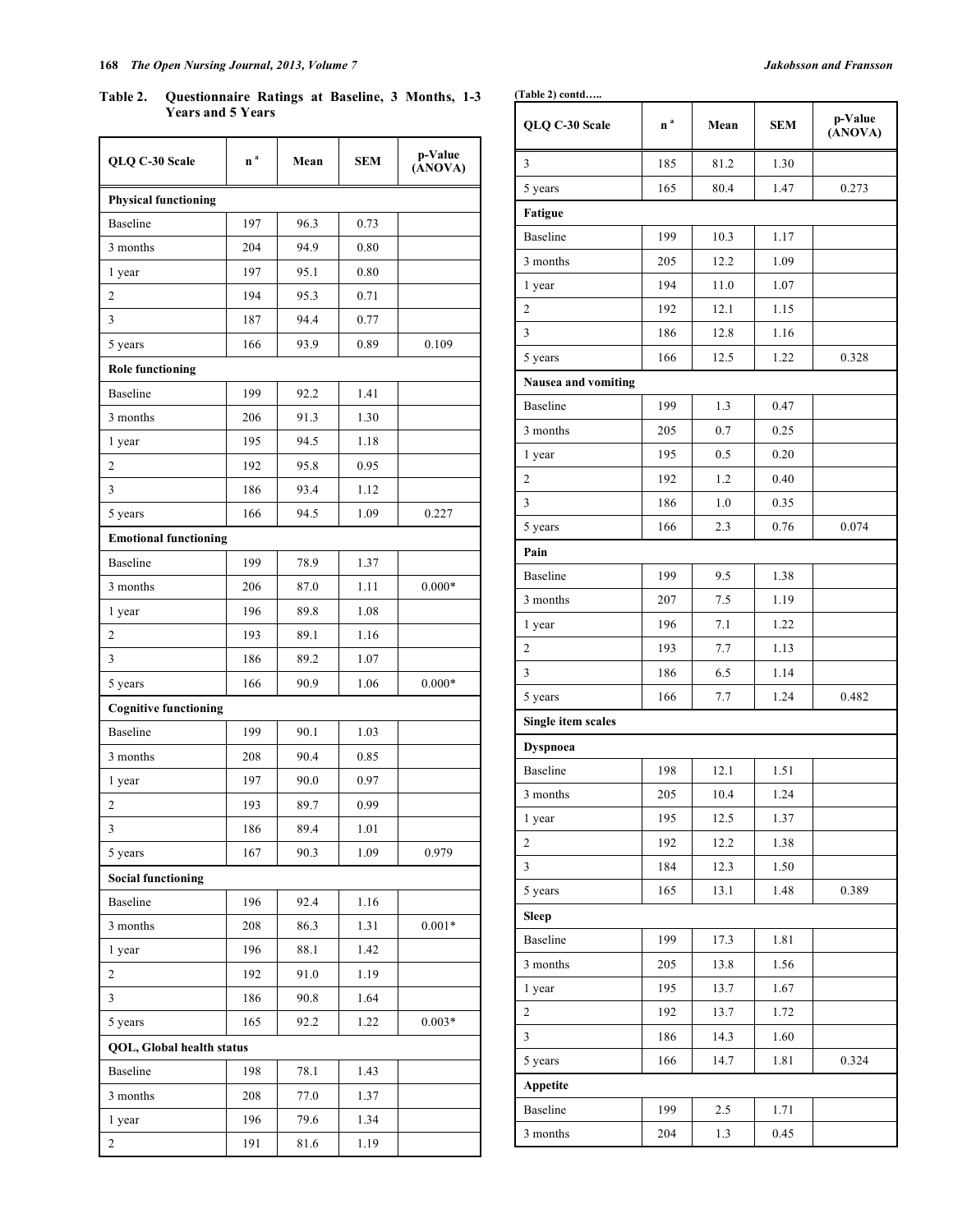|                           | (Table 2) contd |      |            |                    |  |
|---------------------------|-----------------|------|------------|--------------------|--|
| QLQ C-30 Scale            | n <sup>a</sup>  | Mean | <b>SEM</b> | p-Value<br>(ANOVA) |  |
| 1 year                    | 195             | 1.9  | 0.55       |                    |  |
| 2                         | 192             | 3.0  | 0.81       |                    |  |
| 3                         | 186             | 1.8  | 0.61       |                    |  |
| 5 years                   | 166             | 1.4  | 0.59       | 0.272              |  |
| Constipation              |                 |      |            |                    |  |
| <b>Baseline</b>           | 199             | 2.8  | 0.85       |                    |  |
| 3 months                  | 206             | 2.9  | 0.83       |                    |  |
| 1 year                    | 196             | 4.1  | 0.95       |                    |  |
| $\overline{c}$            | 193             | 2.2  | 0.94       |                    |  |
| 3                         | 186             | 3.6  | 0.91       |                    |  |
| 5 years                   | 166             | 4.4  | 1.08       | 0.416              |  |
| <b>Diarrhoea</b>          |                 |      |            |                    |  |
| <b>Baseline</b>           | 198             | 1.0  | 0.80       |                    |  |
| 3 months                  | 206             | 4.3  | 0.88       |                    |  |
| 1 year                    | 196             | 4.0  | 0.82       |                    |  |
| $\overline{c}$            | 193             | 5.0  | 1.01       |                    |  |
| 3                         | 186             | 4.8  | 0.97       |                    |  |
| 5 years                   | 166             | 3.8  | 1.12       | 0.894              |  |
| Economy                   |                 |      |            |                    |  |
| <b>Baseline</b>           | 195             | 1.0  | 0.48       |                    |  |
| 3 months                  | 208             | 3.5  | 0.84       | $0.028*$           |  |
| 1 year                    | 196             | 2.4  | 0.70       |                    |  |
| $\overline{2}$            | 191             | 1.6  | 0.51       |                    |  |
| 3                         | 186             | 2.2  | 0.66       |                    |  |
| 5 years                   | 166             | 2.0  | 0.68       | 0.387*             |  |
| PR-25 Scale               | N               | Mean | <b>SEM</b> | p-Value<br>(ANOVA) |  |
| <b>Functional scales</b>  |                 |      |            |                    |  |
| <b>Sexual activity</b>    |                 |      |            |                    |  |
| Baseline                  | 165             | 48.4 | 2.25       |                    |  |
| 3 months                  | 189             | 43.4 | 3.36       |                    |  |
| 1 year                    | 174             | 38.7 | 2.21       |                    |  |
| 2                         | 180             | 39.1 | 2.02       |                    |  |
| $\mathfrak{Z}$            | 169             | 39.5 | 2.46       |                    |  |
| 5 years                   | 149             | 40.4 | 4.26       | 0.252              |  |
| <b>Sexual functioning</b> |                 |      |            |                    |  |
| Baseline                  | 124             | 84.1 | 1.67       |                    |  |
| 3 months                  | 105             | 42.9 | 2.25       | $0.000\text{*}$    |  |
| 1 year                    | 102             | 47.6 | 2.86       |                    |  |
| $\overline{c}$            | 112             | 50.6 | 2.34       |                    |  |
| 3                         | 103             | 50.2 | 2.50       |                    |  |

*PROM of Quality of Life After Prostatectomy The Open Nursing Journal, 2013, Volume 7* **169**

|                                    | (Table 2) contd |      |      |                    |  |
|------------------------------------|-----------------|------|------|--------------------|--|
| PR-25 Scale                        | N               | Mean | SEM  | p-Value<br>(ANOVA) |  |
| 5 years                            | 88              | 56.7 | 2.80 | $0.000*$           |  |
| <b>Symptom scales</b>              |                 |      |      |                    |  |
| <b>Urinary symptoms</b>            |                 |      |      |                    |  |
| <b>Baseline</b>                    | 170             | 17.1 | 1.26 |                    |  |
| 3 months                           | 195             | 18.8 | 1.01 |                    |  |
| 1 year                             | 183             | 15.1 | 0.92 |                    |  |
| 2                                  | 186             | 14.8 | 1.05 |                    |  |
| 3                                  | 176             | 15.6 | 1.23 |                    |  |
| 5 years                            | 162             | 16.2 | 1.28 | $0.286*$           |  |
| <b>Bowel symptoms</b>              |                 |      |      |                    |  |
| <b>Baseline</b>                    | 123             | 4.1  | 0.91 |                    |  |
| 3 months                           | 166             | 2.1  | 0.38 |                    |  |
| 1 year                             | 146             | 3.0  | 0.55 |                    |  |
| 2                                  | 147             | 4.3  | 0.74 |                    |  |
| 3                                  | 143             | 5.8  | 1.46 |                    |  |
| 5 years                            | 132             | 4.5  | 0.91 | 0.057              |  |
| Hormone treatment-related symptoms |                 |      |      |                    |  |
| <b>Baseline</b>                    | 166             | 6.2  | 0.72 |                    |  |
| 3 months                           | 188             | 11.0 | 0.64 | $0.000*$           |  |
| 1 year                             | 176             | 11.8 | 0.91 |                    |  |
| 2                                  | 179             | 11.1 | 0.85 |                    |  |
| 3                                  | 173             | 11.8 | 0.86 |                    |  |
| 5 years                            | 149             | 9.5  | 0.85 | $0.006*$           |  |
| Single item scale                  |                 |      |      |                    |  |
| <b>Incontinence aid</b>            |                 |      |      |                    |  |
| <b>Baseline</b>                    | 10              | 13.3 | 5.44 |                    |  |
| 3 months                           | 80              | 22.9 | 3.23 |                    |  |
| 1 year                             | 43              | 17.1 | 4.20 |                    |  |
| 2                                  | 39              | 17.1 | 3.21 |                    |  |
| $\mathfrak{Z}$                     | 40              | 11.7 | 3.28 |                    |  |
| 5 years                            | 38              | 11.4 | 2.89 | 0.058              |  |

\*When significant ANOVA-test, the Bonferroni post hoc analysis was used. a Internal drop-outs: EORTC QLQ C-30, 1-26; PR 25, 27- 212.

functioning was rated high at baseline (mean 92.4) with a decrease at 3 months (mean 86.3) and a return to high social functioning at five years (mean  $92.2$ ,  $p = < 0.003$ ).

QOL was rated at 78.1 points at baseline and lower after three months, 77.0. At five years, QOL had increased to an above-baseline rating, 80.4, though this increase was not significant (p=0.27).

Patients reported the least problems for fatigue (mean 10.3), nausea/vomiting (mean 1.3) and, pain at baseline. At five years, problems with nausea/vomiting and fatigue had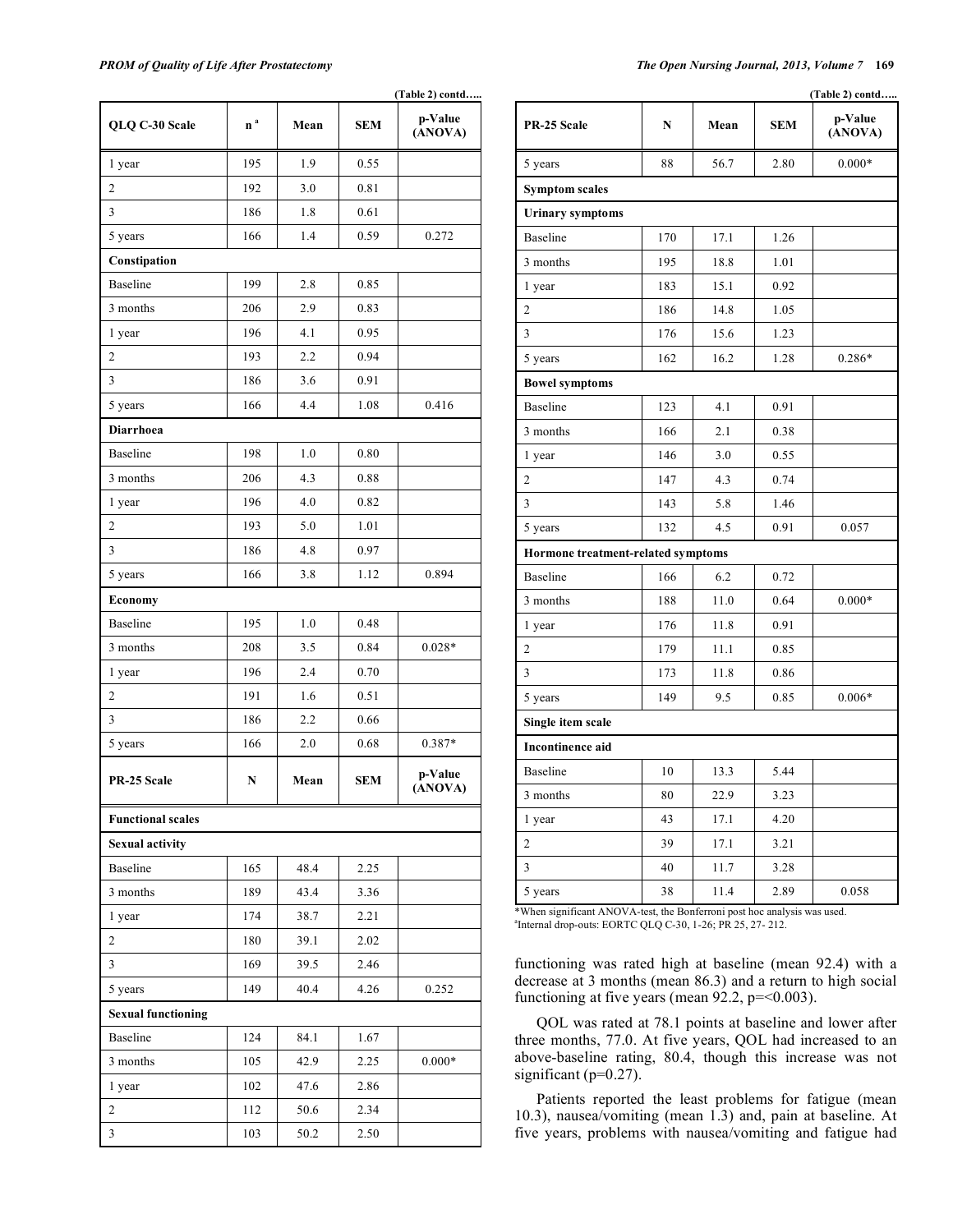increased, though not significantly. Problems with pain had slightly decreased at five years (ns).

In single-symptom scales for ratings of dyspnoea, sleep, appetite, constipation, diarrhoea and economy impact, most problems were scored for sleep (17.3) and dyspnoea (12.1), at baseline. At five years, ratings for sleeping problems had slightly decreased (ns) and for dyspnoea slightly increased (ns). Ratings for remaining single symptoms were still rated low at the 5-year assessment (ns).

#### Prostate Cancer Specifics, PR 25

Ratings for the PR-25 questionnaire (Table **2** cont.) for sexual activity showed a non-significant decrease over the five years,  $48.4 - 40.4$  (p=0.25), whereas sexual functioning decreased between baseline and 3 months (p=<0.00) and was even lower at year five 56.7, ( $p = 0.00$ ). Urinary problems scored the highest at baseline (17.1) and over time (16.2), and they did not decrease over time (p=0.27). Bowel symptoms rated low at baseline and over time, and did not decrease over time, 4.1 - 4.5, (p=0.06).

Side effects from surgery, such as those after hormonal treatment, were rated 6.2 points at baseline and increased significantly both at three months  $(11.0 \text{ p} = 0.00)$  and after five years  $(9.5 \text{ p} = 0.00)$ .

The use of incontinence aids showed an increase after three months, from 13.3 to 22.9, and the increase had levelled out at year 5 (p=0.06).

# *Influences on Quality of Life Over the Years from Functioning and Symptoms*

The multiple regression analysis (Tables **3** and **4**) estimating influences on QOL from other variables in the C-30 and PR-25 at five years showed significant values for nausea and vomiting  $(p = 0.00)$ , emotional  $(p = 0.00)$  and social functioning  $(p=-0.01)$  and pain  $(p=-0.002)$ . All independent variables (functional and single items variables) were entered into the model at once, since the Pearsons' correlation showed correlations between 0.45-0.10. The results show how well the variables, as a set and individually, predict the effect on quality of life. No multicollinearity was found. Two outliers were identified with standardized residuals of 3.7 and 3.8, respectively. Coook's distance showed no undue influence from these cases, 0.3, suggesting no large problem and they were thus not excluded. The model as a set explained 46.1% of the variance with a significance value of  $p = 0.00$ 

The impact on QOL from variables in the PR-25 (Table **5**) showed that lack of hormone-related symptoms contributed significantly  $(p=<0.00)$  to QOL. The scales of bowel problems, PRBOW, and urinary aids, PRAID, had to be excluded to make a significant model. No multicollinearity was found between sexual activity, sexual functioning, urinary functioning and hormone-related symptoms. The model as a set explained 23.5% of the variance.

# *Influence on Quality of Life Presented at Five Years*

The logistic regression (Table **5**) was performed to answer the question of what problems were present after five years. Three independent areas were reported, emotional **Table 3. EORTC QLQ C-30 Functional and Single Item Variables Impact on Overall Quality of Life at 5 Years Following Treatment. Multiple Regression Analysis (n=162)**

|             | B       | P         | 95% $C-I^{1}$ for B |              |
|-------------|---------|-----------|---------------------|--------------|
|             |         |           | Lower               | <b>Upper</b> |
| PF          | 0.11    | 0.21      | $-0.10$             | 0.44         |
| RF          | 0.00    | 0.99      | $-0.25$             | 0.23         |
| EF          | 0.27    | $< 0.00*$ | 0.16                | 0.59         |
| CF          | $-0.05$ | 0.51      | $-0.32$             | 0.15         |
| <b>SF</b>   | 0.24    | $< 0.01*$ | 0.11                | 0.48         |
| FA          | $-0.10$ | 0.26      | $-0.35$             | 0.09         |
| NV          | $-0.29$ | $< 0.00*$ | $-0.86$             | $-0.29$      |
| PA          | $-0.18$ | $< 0.02*$ | $-0.41$             | 0.04         |
| DY          | $-0.14$ | 0.07      | $-0.30$             | 0.01         |
| SL          | 0.14    | 0.51      | $-0.00$             | 0.24         |
| AP          | 0.08    | 0.25      | $-0.15$             | 0.53         |
| $_{\rm CO}$ | $-0.11$ | 0.12      | $-0.32$             | 0.04         |
| DI          | 0.04    | 0.60      | $-0.15$             | 0.25         |
| FI          | 0.10    | 0.16      | $-0.08$             | 0.50         |

Dependent variable Quality of Life.

R Square 46.1%.

C-I<sup>1</sup> Confidence interval.  $*$ Sig. value < $0.05$ .

Collinearity statistics, Tolerance 0.45 - 0.80, VIF 1.52 - 2.25.

| Analysis $(n=81)$   |         |                                 |         |       |  |  |
|---------------------|---------|---------------------------------|---------|-------|--|--|
|                     | B       | P<br>95% C-I <sup>1</sup> for B |         |       |  |  |
|                     |         |                                 | Lower   | Upper |  |  |
| Sexual activity     | 0.18    | 0.91                            | $-0.00$ | 0.09  |  |  |
| Sexual functioning  | 0.04    | 0.72                            | $-0.17$ | 0.17  |  |  |
| Urinary functioning | $-0.11$ | 0.32                            | $-0.36$ | 0.12  |  |  |

# **Table 4. PR 25 Variables Impact on Quality of Life at Five Years Following Treatment. Multiple Regression**

Hormone related symptoms  $\vert$  -0.38  $\vert$  <0.00\*  $\vert$  -0.90  $\vert$  -0.20 Dependent variable Quality of Life. Independent variables PRBOW, PRAID excluded due to dropouts.

R Square 23.5%. Adjusted R for small sample 19.4%. 1) C-I, Confidence interval.

\*Sig. value <0.05.

Collinearity statistics, Tolerance 0.70 - 0.96, VIF 1.42 - 1.04.

 $(p=-0.00)$ , social functioning  $(p=-0.00)$  and fatigue (p=<0.00). The model contained all 15 independent QLQ C- $30$  variables (Table 3) and was statistically significant  $(\chi^2 15,$  $n=222$ ) 58.45,  $p<0.00$ , showing that the model was able to distinguish between early and late symptoms. The model explained 23.0% (Cox and Snell R square) and 30.6% (Nagelkerke R square) of the variance and correctly classified 75.0% of the cases. We noticed that there were no significant differences between baseline and five years in the ANOVA analyses for fatigue symptoms, while there were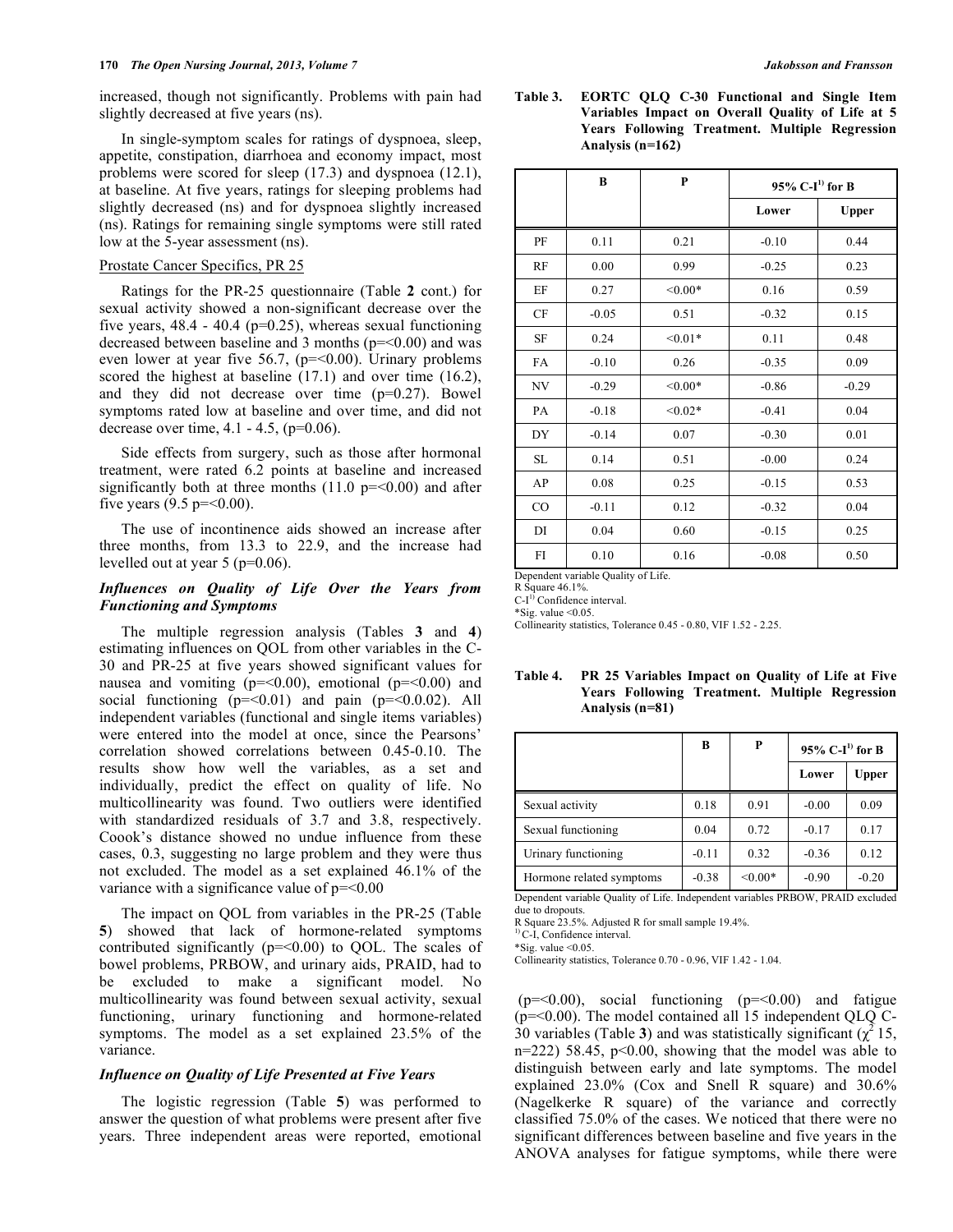differences regarding emotional functioning as well as social functioning. For further correction, the goodness of fit test, Hosmer-Lemeshow test [16] was established with a p value of 0.189 representing an acceptable model.

**Table 5. Likelihood of Early** *vs* **Late Symptoms. Logistic Regression Analysis (0=Baseline, 1=5 Years) (n=222)**

|          | Odds<br>Ratio | Wald  | p         | 95% C-I <sup>1</sup> for Odds Ratio |              |
|----------|---------------|-------|-----------|-------------------------------------|--------------|
|          |               |       |           | Lower                               | <b>Upper</b> |
| PF       | 0.98          | 2.40  | 0.12      | 0.95                                | 1.01         |
| RF       | 1.02          | 2.60  | 0.11      | 0.97                                | 1.04         |
| EF       | 1.08          | 41.86 | $< 0.00*$ | 1.06                                | 1.11         |
| CF       | 0.99          | 1.21  | 0.26      | 0.96                                | 1.01         |
| SF       | 0.97          | 6.94  | $< 0.00*$ | 0.95                                | 0.99         |
| QL       | 0.99          | 0.01  | 0.94      | 0.98                                | 1.02         |
| FA       | 1.04          | 9.09  | $< 0.00*$ | 1.01                                | 1.06         |
| NV       | 1.03          | 1.69  | 0.19      | 0.99                                | 1.08         |
| PA       | 0.99          | 1.67  | 0.20      | 0.97                                | 1.01         |
| DY       | 1.01          | 0.20  | 0.65      | 0.98                                | 1.02         |
| SL       | 1.00          | 0.00  | 0.99      | 0.99                                | 1.01         |
| AP       | 0.99          | 0.40  | 0.52      | 0.95                                | 1.01         |
| CO       | 1.02          | 3.52  | 0.06      | 1.00                                | 1.05         |
| DI       | 0.99          | 0.26  | 0.61      | 0.97                                | 1.02         |
| FI       | 1.00          | 0.24  | 0.88      | 0.97                                | 1.04         |
| Constant | 0.07          | 1.81  | 0.18      |                                     |              |

PF-FI categorical variables (EORTC QLQ C-30).

Hosmer and Lemeshow goodness-of-fit test, p= 0.189.

<sup>1)</sup>C-I, Confidence interval.

Cox & Snell R square, 0.230, Nagelkerke R square, 0.306.

\*Significant values p=<0.05.

In the PR-25 module, none of the six scales showed any significant results in the multivariate analysis when tested with baseline *vs* five years as the dependent variable. Goodness of fit was established by Hosmer-Lemelshow test with a p value of 0.292 representing an acceptable model. However, in the ANOVA analysis, sexual function and hormonal treatment-related symptoms showed significance *i.e.* more problems after five years. Adding variables such as living with a partner and employment status did not significantly affect the results concerning the variables in QLQ-30, nor the variables in the PR-25 module.

## **DISCUSSION**

Our study investigated a population of patients with localized prostate cancer before and five years after retropubic prostatectomy. Patients represented a relatively young group of men (mean 62 years), considering that the mean age at the time of diagnosis in Sweden is 75, and this may have influenced the ratings positively. Younger men may be more prone to repeatedly complete questionnaires over a number of years. Huang determined that age at diagnosis, time from treatment and primary treatment were predictors of QOL in all treatments affecting urinary and sexual functions. In their study, problems occurred

immediately after radical prostatectomy and returned to baseline after two years [20]. This fluctuation is not presented in our study, where problems remained and worsened over the years, *i.e.* regarding sexual functioning. The questionnaires are well-known and have shown high internal and external validity in a large number of studies. The QOL PR- 25 has been applied to prostate cancer study results for almost a decade now and is used as a cancerspecific complement to the EORTC OLO C-30 questionnaire. Van Andel *et al*. stated discriminability between the two scales meeting criterion for construct validity [13]. It is to be noted there was a large rate of internal dropouts in the PR 25 variables. The reason for this is unknown to us and is not further looked into in this study. The phenomenon calls for further investigation.

There are some study limitations to be considered. Over the years, the patients were not followed in the study regarding further treatment and occurrence of co-morbidity. Whether or not everyday living was further affected by the prostate cancer and its treatment, or by other aspects from living, could not be established. However, quality of life was rated high, and problems stated after five years could reasonable be present in the wake of prostate cancer treatment or have other causes.

Patient-reported outcome of QOL did not differ over the five years of data collection. The result is comparable to other population studies that have shown similar ratings for QOL, e.g. Jakobsson, Lovén, Hallberg (2004) and Michelsson *et al.* (2000). In a study by Bach *et al*. [21], ratings for QOL decreased post-operatively, which they did not do in our study. Our study represented a somewhat younger group of men with a wider age range (36-75 years). Fransson *et al*. investigated patients given endocrine treatment with or without radiotherapy and found results comparable to ours and with no differences in quality of life after four years [22]. Endocrine treatment is otherwise known to affect bowel and sexual functioning negatively and radiotherapy is known to give bowel problems [23]. Patients in our study may have had endocrine or radiotherapy treatment which explains the reported problems from symptoms resembling hormonal treatment symptoms. The urinary and bowel problems also appear among men after RP, which makes our study results comparable. Our results are also similar to results from QOL ratings from a normative sample of the Swedish population established by Michelson *et al*. [24]. Thus, it may be interpreted from our study results that prostate cancer is not significantly affecting QOL in physical aspects.

Emotional functioning showed low ratings at baseline and a significant increase over the five years. This is consistent with Bach *et al*. [21] who reported similar figures at baseline and an increase after surgery. Wallace *et al*. reported emotions from getting the diagnosis message in a qualitative study of prostate cancer survivors as 'shock', 'body blow', 'fear' and 'anger', emotions that may well be reactions in connection with the presentation of a cancer diagnosis [25]. Jakobsson *et al.* [26] presented similar results among cancer survivors, and it is reasonable to assume that patients in our study do not differ from other men in the same situation, and this would explain the increased ratings of emotional functioning after treatment and over the years.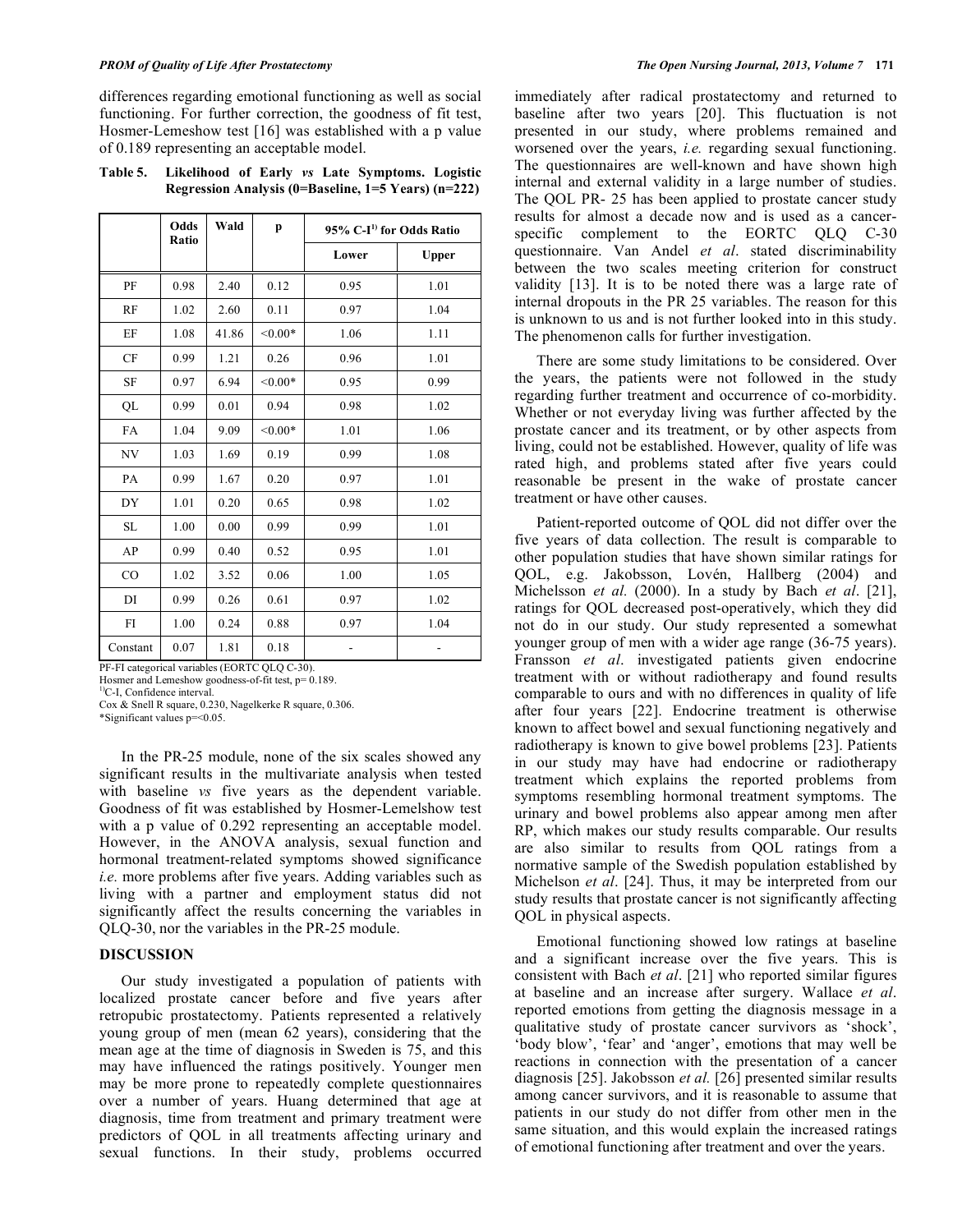Social functioning decreased at three months and increased over the years. This may be an effect of postsurgery conditions in general, together with cathetertreatment side effects that are known to make patients stay at home and withdraw from social life during the treatment period [27]. The high physical, role, and cognitive functioning ratings over the five years with no fluctuations, may be connected to the men's age and good physical condition in general. It may be concluded that the men managed to handle the impact from surgery in a way that seemed not to adversely affect their daily life in these aspects.

Most single individual item symptoms did not change after surgery, and the highest scores, representing most problems, were found for sleeping problems and dyspnoea. Ratings did not decrease over time and the origin of the problems may not primarily be surgery or cancer, but connected to other problems. Thus, our results are similar to those of Fransson *et al*. [22], who found increased problems after four years among men who had external beam radiotherapy. They also found that emotional functioning and dyspnoea mostly affected QOL.

In a study by Erickson and Berger (2011) on patients with non-specified cancer, old age and anxiety were reasons for sleeping disorders. However, these problems may be present in a general population at times. Cancer-related symptoms, apart from anxiety, such as pain, cough and dyspnoea, as well as treatment-related factors, are described [28] as being similar to those for patients in our study. The connection between sleeping disorder and dyspnoea may be due to coughing and shortness of breath, as well as stemming from malignant disorders, and this study is not conclusive on this issue. Gupta *et al*. (2007) found that dyspnoea was a strong predictor for quality of life in patients with different cancer types, regardless of patient age and treatment [29]. This finding is not similar to our results. Gupta *et al*. suggest a longitudinal study design to confirm the association over time. Our study, over five years, shows lower ratings of dyspnoea at baseline than in that of Gupta *et al*. and displayed no difference in ratings over time.

Even though fatigue is a well-known adverse consequence of cancer and cancer treatment reported by Fransson and Gupta *et al*. for example [6, 29], initial scoring from our study showed lower figures for fatigue than for sleeping and dyspnoea problems. In the multivariate analyses, fatigue was not found to make a significant impact on QOL after five years. Whether fatigue was due to the cancer disease or not is not stated here.

Ratings of sexual activity and functioning from 3 months onwards decreased significantly post-surgery and decreased further in year five. A waning sexual functioning after prostate cancer treatment is in line with earlier study results and may be due to surgery techniques and post-surgery *per se* [30]. With regards to the relatively young age distribution of patients, it is surprising to find that sexual activity and functioning are not closer to baseline scores after five years. Also surprising is that sexual activity results did not decrease while sexual functioning did. This may be due to side effects from surgical techniques of nerve sparing but is also

unexpected considering all modern pharmacological and technical aids on the market. Patients may be reluctant to give a truthful answer or to overestimate their self-rated ability. The highest internal dropout rates are in sexual and urinary areas of the questionnaires. Considering that no sexual functioning variables showed up significantly in the multivariate analyses, it is reasonable to assume that a sexual life was regarded less important than having survived the cancer disease.

Urinary problems and the use of incontinence aids increased in three months and decreased to baseline levels in five years, probably linked to a period of reduced catheter treatment and fewer leaking problems [30].

Clinically, the findings of this study call for nurses to better assess and focus on physical health problems of cancer patients when they have undertaken surgery and at follow up visits they need to pay more attention to emotional and social aspects of life, in addition to caring for pain, fatigue, nausea, and vomiting resulting from the surgery. Patients need information on problems that are present at that time and may not even remember having been given information if it was not called for. To be able to make a difference in the patient's post-surgical life, nurses need the ability to bridge the gap between in-hospital treatment and everyday life. Inhospital nurses may therefore need to make an extra effort in reporting patient status and life situation to community care nurses and not just the medical status in purpose to meet patients' needs.

# **CONCLUSIONS**

QLQ areas mostly affected after surgery, at five years in relation to baseline, were positive effects on emotional and social functioning. The most outstanding impacts on QOL after five years were emotional and social functioning and lack of fatigue and nausea and vomiting. Most likely affected QOL ratings, though in positive way, were aspects of increased emotional and social functioning and lack of fatigue.

Sexual activity and functioning decreased after surgery and were not regained over the years, but did not negatively affect QOL. Emotional functioning and sexual activity presented a 10-point increase and decrease, respectively, and are therefore clinically most interesting according to our suggested interpretation. Problems were not increasing with increasing age, or whether living with a partner or not. The overall interpretation is that symptoms of illness and posttreatment shortcomings differed over time, but they did not affect QOL in a longitudinal perspective. It was interpreted that psychological aspects of life, such as emotional and social functioning, bridged physical shortcomings and contributed to a high quality of life. The finding supports and legitimizes the theoretical framework underpinning the study.

# **CONFLICT OF INTEREST**

The authors confirm that they have no conflict of interest in regard to this manuscript.

### **ACKNOWLEDGEMENTS**

Declared none.